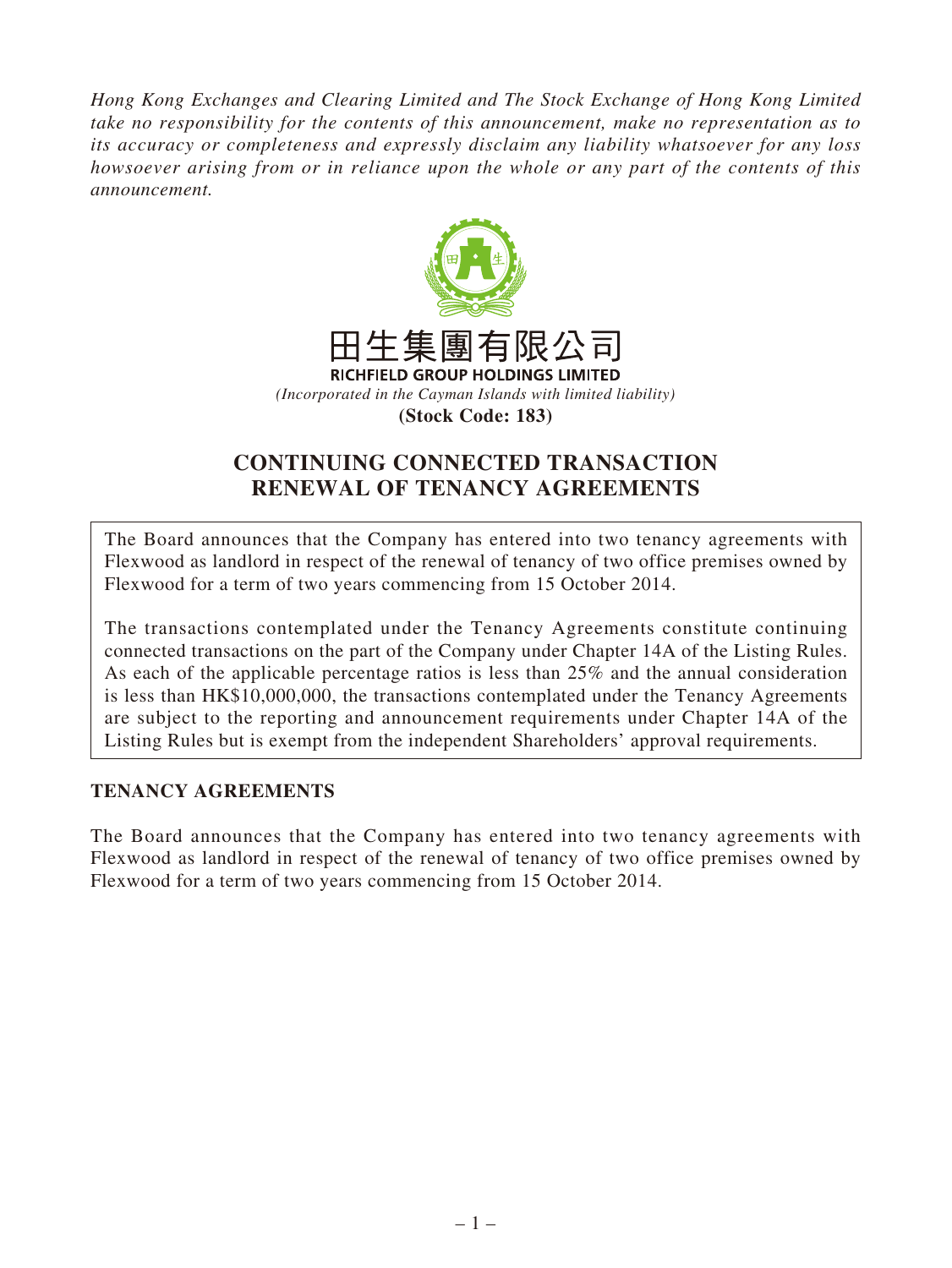The particulars of the Tenancy Agreements are set out below:

### **Date of Tenancy Agreements**

23 September 2014

# **Parties**

- (i) the Company as tenant; and
- (ii) Flexwood as landlord

Flexwood is a property holding company and is wholly and beneficially owned by Mr. Pong, who is a Consultant and a controlling Shareholder. Flexwood is an associate of Mr. Pong and is accordingly a connected person to the Company as defined under the Listing Rules.

#### **Premises**

Office Premises (A): Unit A on the 6th Floor, 9 Queen's Road Central, Hong Kong

Office Premises (E): Unit E on the 6th Floor, 9 Queen's Road Central, Hong Kong

#### **Gross Floor Areas**

Office Premises (A): 2,142 sq. ft.

Office Premises (E): 2,800 sq. ft.

### **Terms**

Two (2) years commencing from 15 October 2014

### **Rents and Annual Caps**

The monthly rents of Office Premises (A) and (E) shall be HK\$140,000 and HK\$180,000 per month respectively. Based on the monthly rental payments under Tenancy Agreements (A) and (E), the respective maximum aggregate annual caps for the transactions contemplated under the Tenancy Agreements for each of the two coming years of the terms of the Tenancy Agreements will be total approximately HK\$3,840,000.

The monthly rents are determined after arm's length negotiations with reference to the monthly rental of other similar premises in the Hong Kong market and the professional valuation report issued by Ascent Partners Valuation Service Limited dated 15 September 2014.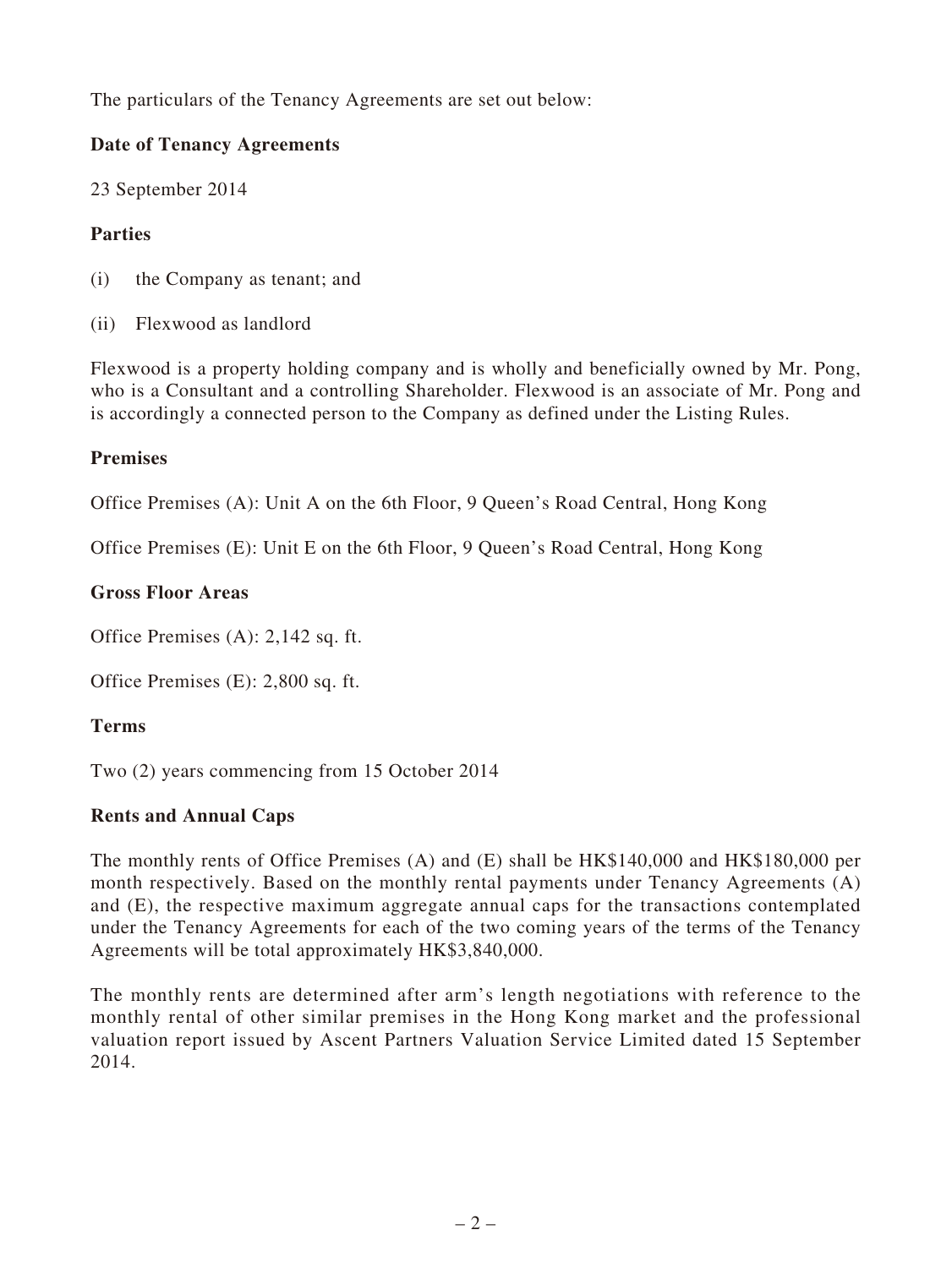### **REASONS FOR THE TRANSACTION**

The Group is principally engaged in provision of property brokerage services, provision of schemes for property consolidation, assembly and re-development, property investment and trading and property development.

The Company has been renting Office Premises (A) since 15 October 2009 and Office Premises (E) since 1 October 2012, the details were disclosed in the announcements of the Company dated 14 October 2010 and 28 September 2012, respectively.

The Directors consider that it is in the commercial interests of the Company if the Company continues to rent Office Premises (A) and Office Premises (E) as its office as it is not easy to identify other appropriate premises and the Company will bear unnecessary relocation costs and expenses if the Company has to move to other premises.

The terms of the Tenancy Agreements were arrived at after arm's length negotiations between the Company and Flexwood with reference to the market terms of similar office properties in Hong Kong and the professional valuation report issued by Ascent Partners Valuation Service Limited dated 15 September 2014.

The Directors, including the independent non-executive Directors, consider that the transactions contemplated under the Tenancy Agreements are in the ordinary and usual course of business of the Company and the terms of the Tenancy Agreements are based on normal commercial terms and are fair and reasonable and in the interests of the Company and the Shareholders as a whole.

None of the Directors has a material interest in the transactions contemplated under the Tenancy Agreements and therefore none of them has abstained from voting on the relevant board resolutions approving the same.

#### **LISTING RULES IMPLICATIONS**

Flexwood is a property holding company wholly and beneficially owned by Mr. Pong, who is a Consultant and a controlling Shareholder. Mr. Pong, together with corporations controlled by him, also holds an aggregate of 1,330,970,000 Shares of which 936,794,000 Shares are beneficially owned by Virtue Partner Group Limited, a company wholly owned by Mr. Pong and 394,176,000 Shares are personally owned by Mr. Pong, of which 42,000,000 Shares represent the share options granted to him by the Company, representing approximately 38.26% of the issued share capital of the Company. Accordingly, Flexwood is a connected person to the Company as defined under the Listing Rules.

The transactions contemplated under the Tenancy Agreements constitute continuing connected transactions on the part of the Company under Chapter 14A of the Listing Rules. As each of the applicable percentage ratios is less than 25% and the annual consideration is less than HK\$10,000,000, the transactions contemplated under the Tenancy Agreements are subject to the reporting and announcement requirements under Chapter 14A of the Listing Rules but are exempt from the independent Shareholders' approval requirements.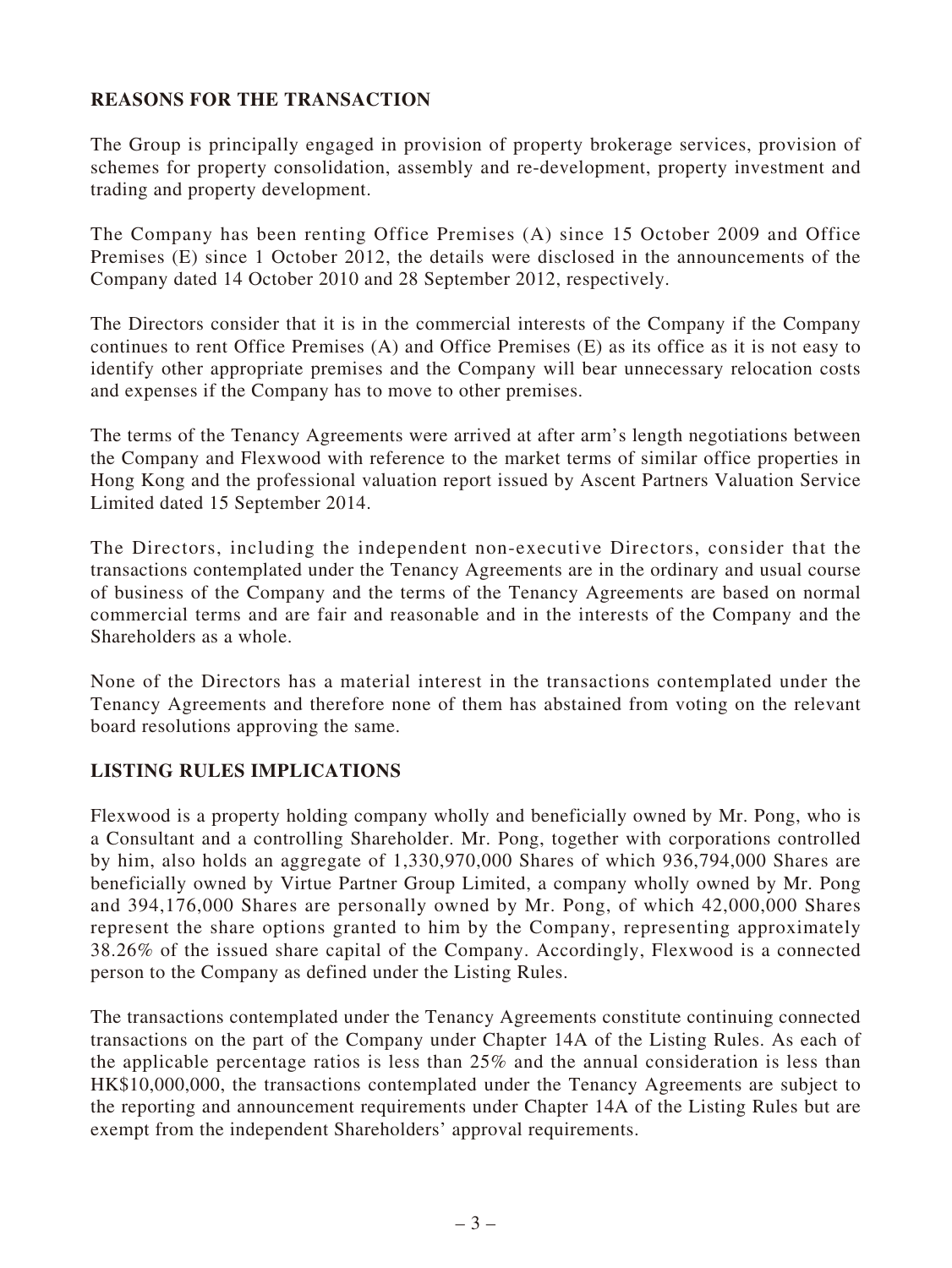# **DEFINITIONS**

In this announcement, the following expressions have the meanings set out below unless the context requires otherwise.

| "associate"           | has the meanings as defined in the Listing Rules                                                                                                                                              |
|-----------------------|-----------------------------------------------------------------------------------------------------------------------------------------------------------------------------------------------|
| "Board"               | the board of Directors                                                                                                                                                                        |
| "CEO"                 | the chief executive officer of the Company                                                                                                                                                    |
| "Company"             | Richfield Group Holdings Limited, a company<br>incorporated in the Cayman Islands with limited<br>liability, the issued Shares of which are listed on the<br>Main Board of the Stock Exchange |
| "connected person(s)" | has the meaning ascribed to this term under the Listing<br>Rules                                                                                                                              |
| "Consultant"          | the consultant of the Company                                                                                                                                                                 |
| "Directors"           | directors of the Company                                                                                                                                                                      |
| "Flexwood"            | Flexwood Limited, a company incorporated in British<br>Virgin Islands and is wholly and beneficially owned by<br>Mr. Pong                                                                     |
| "Group"               | the Company and its subsidiaries                                                                                                                                                              |
| "HK\$"                | Hong Kong dollars, the lawful currency of Hong Kong                                                                                                                                           |
| "Hong Kong"           | the Hong Kong Special Administrative Region of the<br>People's Republic of China                                                                                                              |
| "Listing Rules"       | the Rules Governing the Listing of Securities on the<br><b>Stock Exchange</b>                                                                                                                 |
| "Mr. Pong"            | Mr. Pong Wai San, Wilson, a Consultant and a<br>controlling Shareholder                                                                                                                       |
| "Office Premises (A)" | the premises located at Unit A on the 6th Floor, 9<br>Queen's Road Central, Hong Kong                                                                                                         |
| "Office Premises (E)" | the premises located at Unit E on the 6th Floor, 9<br>Queen's Road Central, Hong Kong                                                                                                         |
| "Share $(s)$ "        | share(s) of $HK$0.01$ each in the share capital of the<br>Company                                                                                                                             |